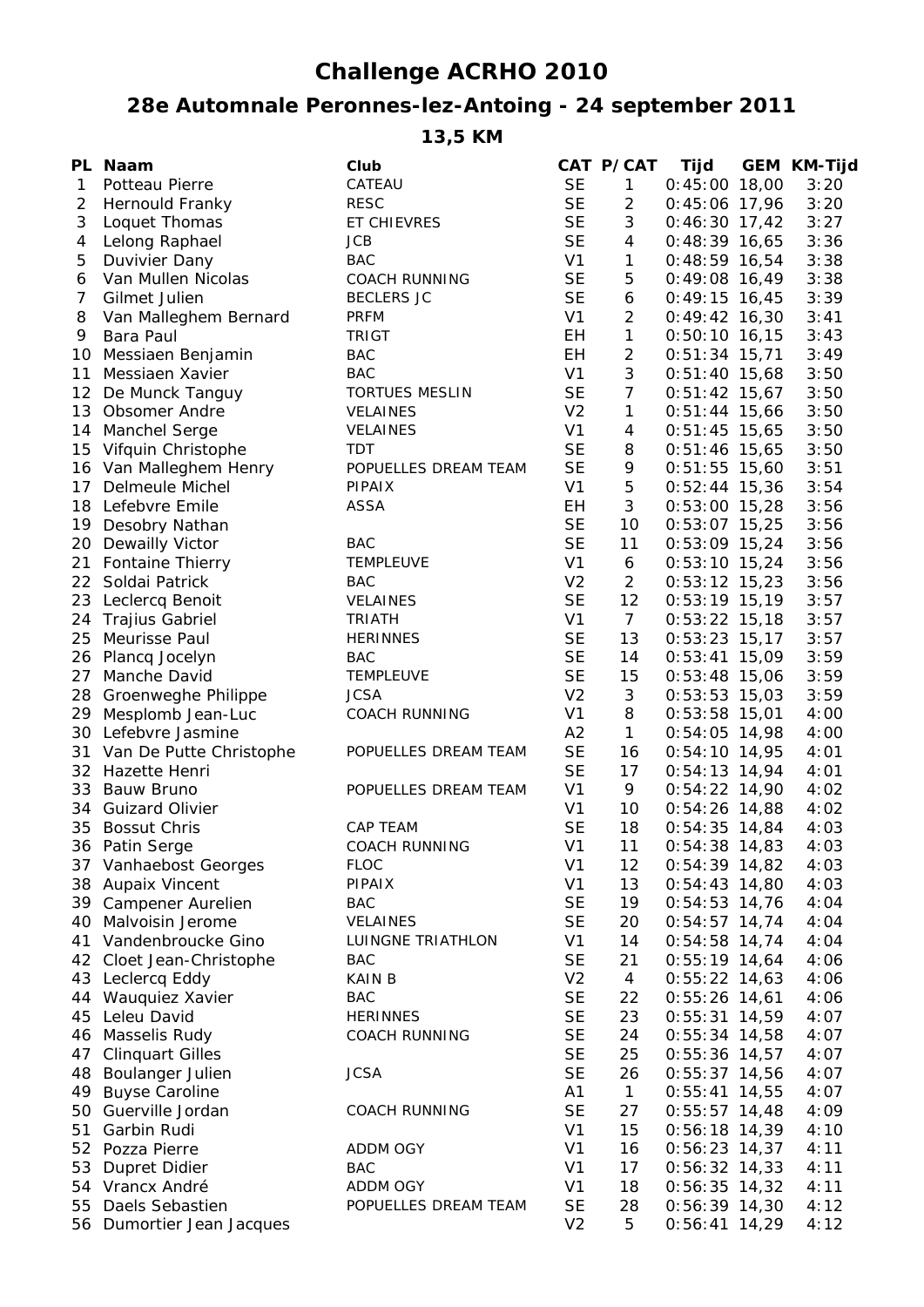|    | PL Naam                     | Club                    |                | CAT P/CAT      | Tijd            | <b>GEM KM-Tijd</b> |
|----|-----------------------------|-------------------------|----------------|----------------|-----------------|--------------------|
|    | 57 Cousin Olivier           | SUKCESTFOU              | <b>SE</b>      | 29             | $0:56:45$ 14,27 | 4:12               |
|    | 58 Verrellen Stéphane       |                         | V <sub>1</sub> | 19             | $0:56:48$ 14,26 | 4:12               |
|    | 59 Wambecq Michael          | <b>HERGNIES</b>         | <b>SE</b>      | 30             | $0:56:53$ 14,24 | 4:13               |
|    | 60 Boutry Vincent           | ADDM OGY                | <b>SE</b>      | 31             | $0:57:03$ 14,20 | 4:14               |
| 61 | <b>Beukenne Freddy</b>      |                         | V <sub>1</sub> | 20             | $0:57:08$ 14,18 | 4:14               |
|    | 62 Dupont Michael           | PIPAIX                  | <b>SE</b>      | 32             | $0:57:13$ 14,16 | 4:14               |
|    | 63 Denays Laurent           | LESDAIN D LA MER        | EH             | $\overline{4}$ | $0:57:16$ 14,14 | 4:15               |
| 64 | Mariage Michel              | <b>BAC</b>              | V <sub>2</sub> | 6              | $0:57:22$ 14,12 | 4:15               |
| 65 | <b>Bultynck Philippe</b>    | RACING GENT             | V <sub>1</sub> | 21             | $0:57:25$ 14,11 | 4:15               |
|    | 66 Delbar Eddy              | <b>JCSA</b>             | V <sub>1</sub> | 22             | $0:57:29$ 14,09 | 4:15               |
|    | 67 Timmerman Sébastien      |                         | <b>SE</b>      | 33             | $0:57:31$ 14,08 | 4:16               |
|    | 68 Alavoine Gratien         |                         | EH             | 5              | $0:57:33$ 14,07 | 4:16               |
|    | 69 Gaillet Christophe       | <b>TEMPLEUVE</b>        | <b>SE</b>      | 34             | $0:57:37$ 14,06 | 4:16               |
|    | 70 Saudemont Frederic       | <b>COACH RUNNING</b>    | V <sub>1</sub> | 23             | $0:57:44$ 14,03 | 4:17               |
| 71 | Debaisieux Serge            |                         | V <sub>2</sub> | $\overline{7}$ | $0:57:46$ 14,02 | 4:17               |
| 72 | Mol Elodie                  | <b>VELAINES</b>         | DA             | $\mathbf{1}$   | $0:57:47$ 14,02 | 4:17               |
| 73 | Vinchent Miguel             | <b>VELAINES</b>         | <b>SE</b>      | 35             | $0:57:48$ 14,01 | 4:17               |
|    | 74 Dutrieux Michael         | SUKCESTFOU              | <b>SE</b>      | 36             | $0:57:50$ 14,01 | 4:17               |
|    | 75 Vervacke Christophe      | <b>VELAINES</b>         | V <sub>1</sub> | 24             | $0:57:51$ 14,00 | 4:17               |
|    | 76 Debay Blaise             |                         | <b>SE</b>      | 37             | $0:57:52$ 14,00 | 4:17               |
|    | 77 Van Den Haute Herman     | ADDM OGY                | V <sub>3</sub> | $\mathbf{1}$   | $0:57:54$ 13,99 | 4:17               |
|    | 78 Devolder Kevin           | <b>BAC</b>              | <b>SE</b>      | 38             | $0:58:03$ 13,95 | 4:18               |
|    | 79 Toubeau Dominique        | <b>SPHO</b>             | V <sub>1</sub> | 25             | $0:58:04$ 13,95 | 4:18               |
|    | 80 Vantomme Alex            |                         | V <sub>3</sub> | $\overline{2}$ | $0:58:05$ 13,95 | 4:18               |
| 81 | Dumoulin Rudi               |                         | V <sub>1</sub> | 26             | $0:58:10$ 13,93 | 4:19               |
|    | 82 Duquenne Michel          | <b>JCSA</b>             | V <sub>2</sub> | 8              | $0:58:13$ 13,91 | 4:19               |
|    | 83 Moulin Steven            | CAP TEAM                | <b>SE</b>      | 39             | $0:58:30$ 13,85 | 4:20               |
|    | 84 Jurquin Christian        | VELAINES                | V <sub>1</sub> | 27             | $0:58:34$ 13,83 | 4:20               |
|    | 85 Lubrez Jean Francois     |                         | <b>SE</b>      | 40             | $0:58:36$ 13,82 | 4:20               |
|    | 86 Quarre Michaël           |                         | <b>SE</b>      | 41             | $0:58:44$ 13,79 | 4:21               |
|    | 87 Leroy Christophe         |                         | V <sub>1</sub> | 28             | $0:58:53$ 13,76 | 4:22               |
|    | 88 Audoor Michael           | ADDM OGY                | <b>SE</b>      | 42             | $0:58:55$ 13,75 | 4:22               |
|    | 89 Leblanc Paul Andre       | POPUELLES DREAM TEAM    | V <sub>1</sub> | 29             | $0:58:58$ 13,74 | 4:22               |
|    | 90 Saen Dominique           | BAC                     | V <sub>1</sub> | 30             | $0:59:00$ 13,73 | 4:22               |
| 91 | Nyssen Alain                | <b>BAC</b>              | V <sub>1</sub> | 31             | $0:59:10$ 13,69 | 4:23               |
|    | 92 Putman Claude            | <b>JCSA</b>             | V <sub>1</sub> | 32             | $0:59:25$ 13,63 | 4:24               |
|    | 93 Allard Francois          | LESDAIN D LA MER        | <b>SE</b>      | 43             | $0:59:30$ 13,61 | 4:24               |
|    | 94 Houttequiet Stéphane     | POPUELLES DREAM TEAM    | V <sub>1</sub> | 33             | $0:59:31$ 13,61 | 4:25               |
|    | 95 Duret Christophe         | <b>HERINNES</b>         | <b>SE</b>      | 44             | $0:59:34$ 13,60 | 4:25               |
|    | 96 Beuscart Quentin         |                         | <b>SE</b>      | 45             | $0:59:40$ 13,58 | 4:25               |
|    | 97 De Craeye Michael        | POPUELLES DREAM TEAM    | V <sub>1</sub> | 34             | $0:59:46$ 13,55 | 4:26               |
| 98 | Mat Benoit                  | <b>TOURNAI GENERALE</b> | V <sub>1</sub> | 35             | $0:59:49$ 13,54 | 4:26               |
|    | 99 Ketelair Livin           | <b>ASSA</b>             | V <sub>3</sub> | 3              | 0:59:53 13,53   | 4:26               |
|    | 100 Petillon Philippe       |                         | <b>SE</b>      | 46             | $0:59:55$ 13,52 | 4:26               |
|    | 101 Bogemans Sébastien      | KAIN B                  | EH             | 6              | $0:59:58$ 13,51 | 4:27               |
|    | 102 Camberlin Laurent       | <b>BAC</b>              | <b>SE</b>      | 47             | $1:00:13$ 13,45 | 4:28               |
|    | 103 Vandriessche Jean-Marie | <b>BAC</b>              | V <sub>3</sub> | 4              | $1:00:15$ 13,44 | 4:28               |
|    | 104 Lorthioir Bernard       |                         | V <sub>1</sub> | 36             | $1:00:21$ 13,42 | 4:28               |
|    | 105 Durant Luc              | <b>RSCM</b>             | V <sub>1</sub> | 37             | $1:00:27$ 13,40 | 4:29               |
|    | 106 Durant Philippe         | ADDM OGY                | V <sub>1</sub> | 38             | $1:00:30$ 13,39 | 4:29               |
|    | 107 Silva Francesco         | <b>BAC</b>              | <b>SE</b>      | 48             | $1:00:33$ 13,38 | 4:29               |
|    | 108 Willocq Jean Luc        | <b>ATHRUNNERS</b>       | V <sub>1</sub> | 39             | 1:00:38 13,36   | 4:29               |
|    | 109 Vanhamme Bruno          | <b>JC LUINGNE</b>       | <b>SE</b>      | 49             | $1:00:45$ 13,33 | 4:30               |
|    | 110 Devos Alain             | <b>NAC</b>              | V <sub>2</sub> | 9              | $1:00:48$ 13,32 | 4:30               |
|    | 111 Kesteleyn Cyrille       | <b>BAC</b>              | <b>SE</b>      | 50             | 1:00:52 13,31   | 4:31               |
|    | 112 Godart Michael          | <b>ECLATES PERUWELZ</b> | <b>SE</b>      | 51             | $1:00:55$ 13,30 | 4:31               |
|    | 113 Deconinck Jérôme        | <b>BAC</b>              | <b>SE</b>      | 52             | 1:00:57 13,29   | 4:31               |
|    | 114 Platteau Emmanuel       | ET CHIEVRES             | V <sub>1</sub> | 40             | 1:00:58 13,29   | 4:31               |
|    | 115 Petini Ryan             |                         | EН             | $\overline{7}$ | $1:01:02$ 13,27 | 4:31               |
|    | 116 Boedt Nicolas           | <b>BAC</b>              | <b>SE</b>      | 53             | $1:01:03$ 13,27 | 4:31               |
|    | 117 Mariage Quentin         | <b>TEMPLEUVE</b>        | <b>SE</b>      | 54             | $1:01:05$ 13,26 | 4:31               |
|    | 118 Bourghelle Fabrice      | <b>COACH RUNNING</b>    | V <sub>1</sub> | 41             | 1:01:06 13,26   | 4:32               |
|    |                             |                         |                |                |                 |                    |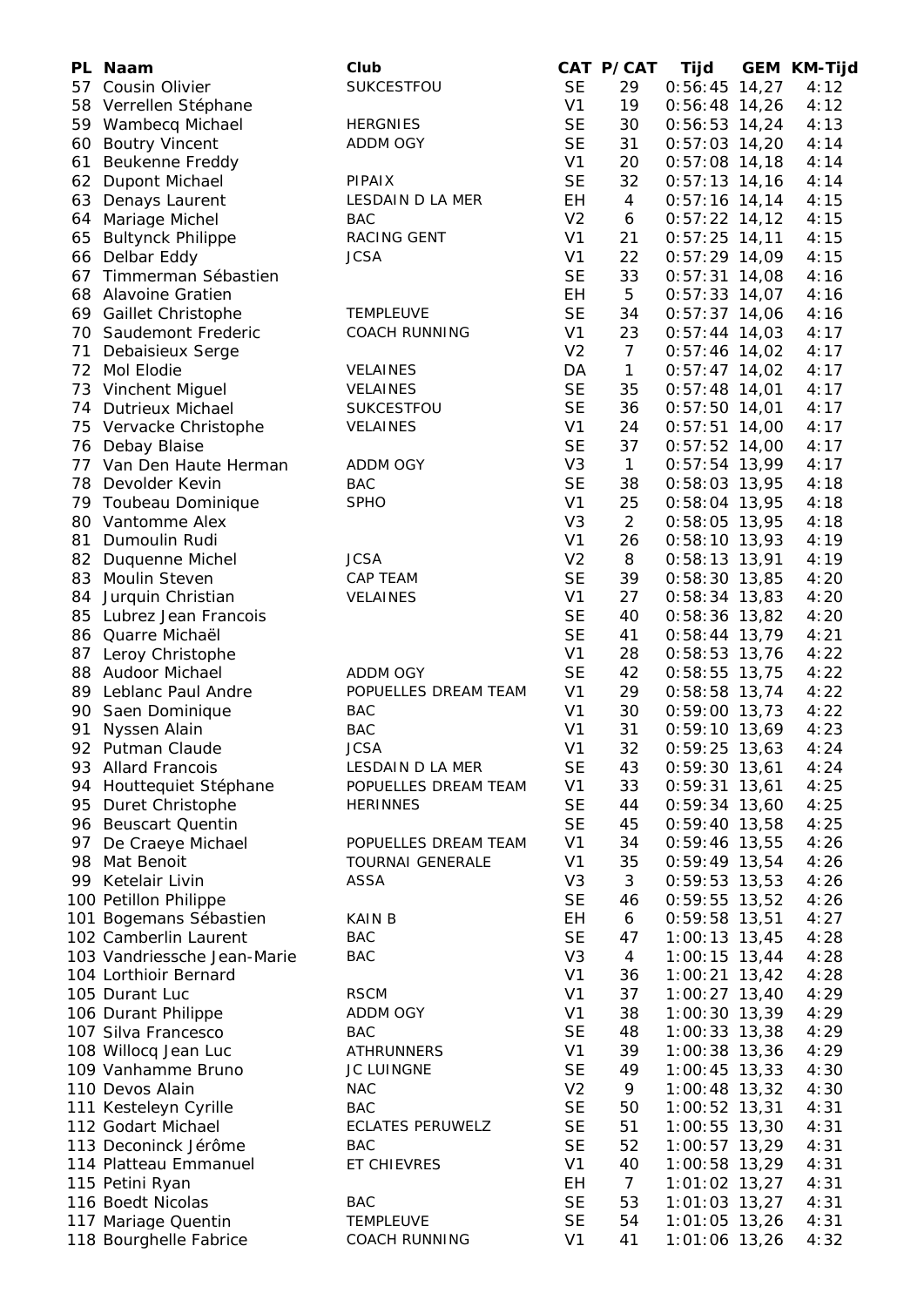| PL Naam                  | Club                     |                | CAT P/CAT      | Tijd            | <b>GEM KM-Tijd</b> |
|--------------------------|--------------------------|----------------|----------------|-----------------|--------------------|
| 119 Sarot Pascale        | <b>PRFM</b>              | A2             | $\overline{2}$ | $1:01:07$ 13,25 | 4:32               |
| 120 Werion Christian     | <b>PRFM</b>              | V <sub>2</sub> | 10             | 1:01:08 13,25   | 4:32               |
| 121 Bataille Matthieu    |                          | <b>SE</b>      | 55             | $1:01:16$ 13,22 | 4:32               |
| 122 Flamme Jean Michel   | <b>JCSA</b>              | V <sub>2</sub> | 11             | $1:01:19$ 13,21 | 4:33               |
| 123 Caillau Roland       | AC BELOEIL               | V <sub>2</sub> | 12             | $1:01:23$ 13,20 | 4:33               |
| 124 Avaro Romain         | LESDAIN D LA MER         | EH             | 8              | 1:01:26 13,19   | 4:33               |
|                          |                          | V <sub>2</sub> |                |                 |                    |
| 125 Dubois Jean          | <b>CRAZY WHEELS</b>      |                | 13             | $1:01:38$ 13,14 | 4:34               |
| 126 Duhem Gerard         | <b>BAC</b>               | V <sub>1</sub> | 42             | $1:01:47$ 13,11 | 4:35               |
| 127 Clerx Vincent        | PIPAIX                   | V <sub>1</sub> | 43             | 1:01:52 13,09   | 4:35               |
| 128 Vantyghem Alain      |                          | V <sub>2</sub> | 14             | 1:01:54 13,09   | 4:35               |
| 129 Deryckere Nicolas    |                          | EH             | 9              | $1:01:57$ 13,08 | 4:35               |
| 130 Dellemme Bruno       |                          | V <sub>1</sub> | 44             | $1:02:00$ 13,06 | 4:36               |
| 131 Van Driessche Damien | <b>VELAINES</b>          | <b>SE</b>      | 56             | $1:02:04$ 13,05 | 4:36               |
| 132 Razee Jean-Baptiste  |                          | <b>SE</b>      | 57             | $1:02:10$ 13,03 | 4:36               |
| 133 Destrebecq Bernard   |                          | V <sub>1</sub> | 45             | $1:02:11$ 13,03 | 4:36               |
| 134 Beudin Patrick       | <b>CRAZY WHEELS</b>      | V <sub>2</sub> | 15             | $1:02:12$ 13,02 | 4:36               |
| 135 Beck Jacques         | LESDAIN D LA MER         | V <sub>1</sub> | 46             | $1:02:13$ 13,02 | 4:37               |
| 136 Frederic Adrien      | <b>BAC</b>               | EH             | 10             | $1:02:15$ 13,01 | 4:37               |
|                          |                          |                |                |                 |                    |
| 137 Freville Geoffrey    | <b>BAC</b>               | <b>SE</b>      | 58             | 1:02:20 12,99   | 4:37               |
| 138 Lartillier Frederic  |                          | V <sub>1</sub> | 47             | $1:02:27$ 12,97 | 4:38               |
| 139 Masure Jean-Luc      |                          | V <sub>2</sub> | 16             | 1:02:29 12,96   | 4:38               |
| 140 Bailey Edward        | CAP TEAM                 | <b>SE</b>      | 59             | 1:02:30 12,96   | 4:38               |
| 141 Lecat Daniel         | <b>KAIN B</b>            | V <sub>1</sub> | 48             | $1:02:31$ 12,96 | 4:38               |
| 142 Dubuisson Francis    | JC BAUDOUR               | V <sub>1</sub> | 49             | $1:02:34$ 12,95 | 4:38               |
| 143 Mariage Florian      |                          | <b>SE</b>      | 60             | $1:02:38$ 12,93 | 4:38               |
| 144 Delguste Gregory     | <b>COACH RUNNING</b>     | <b>SE</b>      | 61             | 1:02:41 12,92   | 4:39               |
| 145 Berton Jean-Marc     | <b>BAC</b>               | V <sub>2</sub> | 17             | $1:02:43$ 12,92 | 4:39               |
| 146 Soris Frederic       | POPUELLES DREAM TEAM     | <b>SE</b>      | 62             | $1:02:44$ 12,91 | 4:39               |
| 147 Felix Romuald        | <b>ST SAUVEUR</b>        | V <sub>1</sub> | 50             | 1:02:48 12,90   | 4:39               |
| 148 Moutoy Frederic      |                          | <b>SE</b>      | 63             | 1:02:49 12,89   | 4:39               |
| 149 Courtens Christian   |                          | V <sub>3</sub> | 5              | 1:02:59 12,86   | 4:40               |
|                          |                          |                |                |                 |                    |
| 150 Coeuret Michel       | <b>BAC</b>               | V <sub>3</sub> | 6              | $1:03:05$ 12,84 | 4:40               |
| 151 Cornu Samuel         | <b>JUPITEAM</b>          | <b>SE</b>      | 64             | 1:03:06 12,84   | 4:40               |
| 152 Desplanque Emmanuel  |                          | <b>SE</b>      | 65             | 1:03:08 12,83   | 4:41               |
| 153 Verrue Sebastien     | <b>HERINNES</b>          | <b>SE</b>      | 66             | $1:03:12$ 12,82 | 4:41               |
| 154 Froment Guillaume    | <b>RHO</b>               | <b>SE</b>      | 67             | 1:03:22 12,78   | 4:42               |
| 155 Bourgi Patrick       | BASE3                    | V <sub>1</sub> | 51             | 1:03:23 12,78   | 4:42               |
| 156 Sinty Stéphane       |                          | <b>SE</b>      | 68             | $1:03:27$ 12,77 | 4:42               |
| 157 Van Nerom Eddy       | ANDERLECHT               | V <sub>1</sub> | 52             | 1:03:32 12,75   | 4:42               |
| 158 Heremans Patrick     | ADDM OGY                 | V <sub>1</sub> | 53             | 1:03:33 12,75   | 4:42               |
| 159 Royen Bernard        | <b>TRIATH</b>            | V <sub>1</sub> | 54             | 1:03:34 12,74   | 4:43               |
| 160 Emare Abel           |                          | V <sub>1</sub> | 55             | $1:03:35$ 12,74 | 4:43               |
| 161 Sadoine Yves         |                          | V <sub>2</sub> | 18             |                 | 4:44               |
|                          | VELAINES                 |                |                | 1:03:48 12,70   |                    |
| 162 Malengreaux Fabrice  |                          | <b>SE</b>      | 69             | $1:03:52$ 12,68 | 4:44               |
| 163 Anrys Gabriel        | <b>JCSA</b>              | V <sub>3</sub> | $\overline{7}$ | 1:03:55 12,67   | 4:44               |
| 164 Quintin Pierre       | <b>BAC</b>               | V <sub>1</sub> | 56             | 1:03:56 12,67   | 4:44               |
| 165 Verhaeghe. Patrick   | <b>JCSA</b>              | V <sub>2</sub> | 19             | $1:04:03$ 12,65 | 4:45               |
| 166 Dorchy Quentin       | <b>TEMPLEUVE</b>         | <b>SE</b>      | 70             | $1:04:04$ 12,64 | 4:45               |
| 167 Charles Stéphane     | <b>HERINNES</b>          | <b>SE</b>      | 71             | $1:04:07$ 12,63 | 4:45               |
| 168 Malice Frédéric      |                          | V <sub>1</sub> | 57             | $1:04:13$ 12,61 | 4:45               |
| 169 Moreau Christophe    |                          | <b>SE</b>      | 72             | $1:04:14$ 12,61 | 4:45               |
| 170 Bohems Andre         | <b>ACCROS 5 CLOCHERS</b> | V <sub>1</sub> | 58             | $1:04:15$ 12,61 | 4:46               |
| 171 Cornu Gaetan         | <b>KAINB</b>             | V <sub>1</sub> | 59             | 1:04:16 12,60   | 4:46               |
| 172 Petini Maurizio      |                          | V <sub>2</sub> | 20             | $1:04:18$ 12,60 | 4:46               |
|                          |                          |                |                |                 |                    |
| 173 Cousse Benoit        | <b>VELAINES</b>          | EН             | 11             | 1:04:30 12,56   | 4:47               |
| 174 Lepoutre Laurent     |                          | <b>SE</b>      | 73             | $1:04:31$ 12,55 | 4:47               |
| 175 De Rodder Eric       | <b>BAC</b>               | V <sub>2</sub> | 21             | 1:04:35 12,54   | 4:47               |
| 176 Ledegank Kurt        | 4 TORUN                  | V <sub>1</sub> | 60             | $1:04:36$ 12,54 | 4:47               |
| 177 Bougenies Eddy       | <b>PRFM</b>              | <b>SE</b>      | 74             | $1:04:37$ 12,54 | 4:47               |
| 178 Descamps Jonas       | <b>VELAINES</b>          | <b>SE</b>      | 75             | 1:04:38 12,53   | 4:47               |
| 179 Ergo Philippe        | <b>HERINNES</b>          | V <sub>1</sub> | 61             | 1:04:39 12,53   | 4:47               |
| 180 Procureur Laurent    | <b>DRT</b>               | <b>SE</b>      | 76             | $1:04:40$ 12,53 | 4:47               |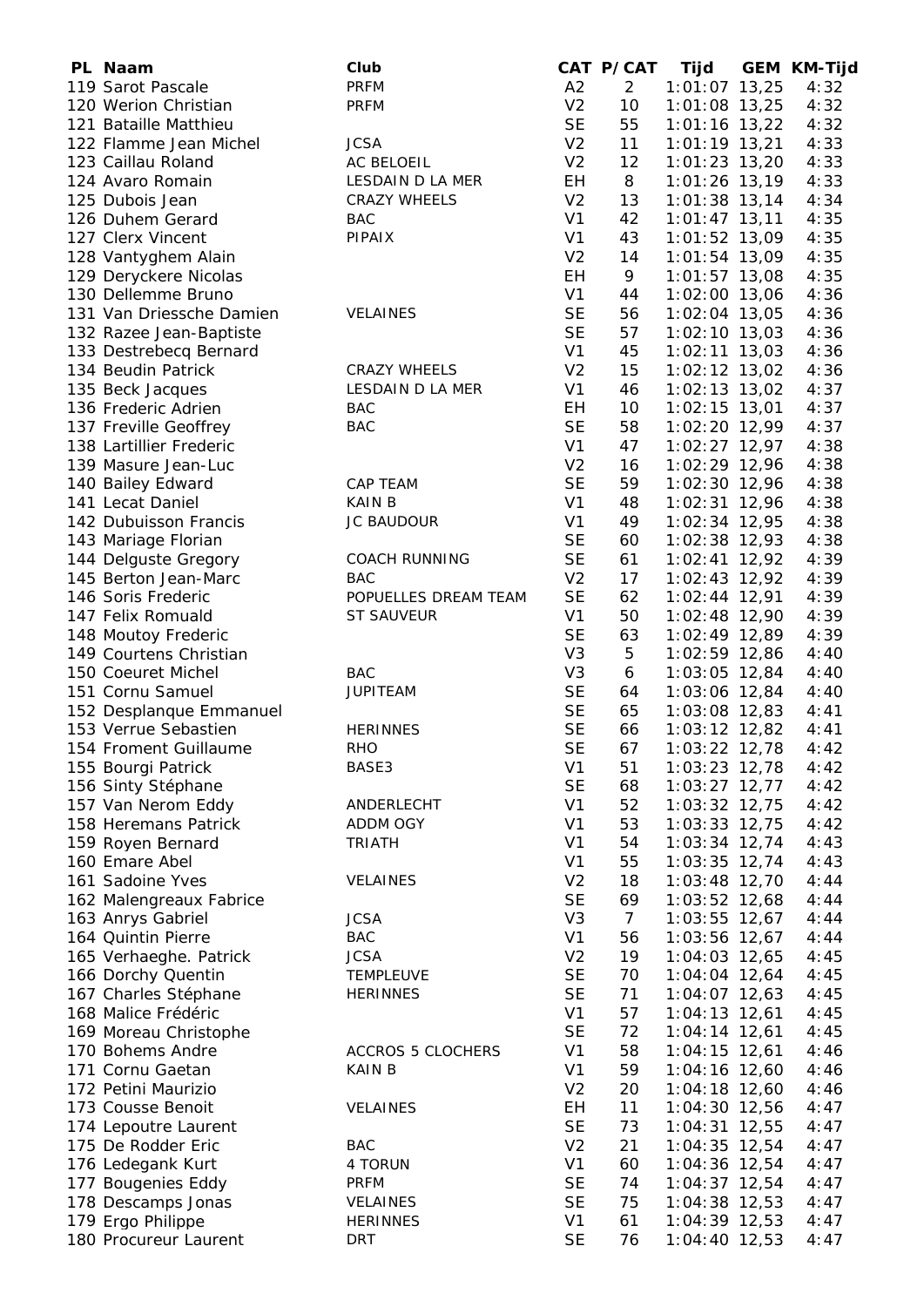| PL Naam                                   | Club                     |                | CAT P/CAT      | Tijd                           | <b>GEM KM-Tijd</b> |
|-------------------------------------------|--------------------------|----------------|----------------|--------------------------------|--------------------|
| 181 Bartz Laurence                        | <b>SPHO</b>              | A1             | $\overline{2}$ | $1:04:41$ 12,52                | 4:47               |
| 182 Bleusse Christian                     | <b>HONNELLES</b>         | V <sub>2</sub> | 22             | 1:04:42 12,52                  | 4:48               |
| 183 Noullet Annelise                      | <b>RUSTA</b>             | DA             | $\overline{2}$ | $1:04:47$ 12,50                | 4:48               |
| 184 Noullet Pascal                        |                          | V <sub>2</sub> | 23             | 1:04:48 12,50                  | 4:48               |
| 185 Savary Hugo                           |                          | <b>SE</b>      | 77             | 1:04:49 12,50                  | 4:48               |
| 186 Bultreys Michel                       |                          | V <sub>1</sub> | 62             | $1:04:51$ 12,49                | 4:48               |
| 187 Van Den Brulle Roland                 | <b>TORTUES MESLIN</b>    | V <sub>3</sub> | 8              | $1:04:52$ 12,49                | 4:48               |
| 188 Fouquette Sebastien                   | ADDM OGY                 | V <sub>1</sub> | 63             | $1:04:53$ 12,48                | 4:48               |
| 189 Desobry Johan                         |                          | V <sub>2</sub> | 24             | $1:04:54$ 12,48                | 4:48               |
| 190 Christiaens Xavier                    | <b>TOURNAI GENERALE</b>  | V <sub>1</sub> | 64             | 1:04:59 12,46                  | 4:49               |
| 191 Billiet Fabrice                       | <b>ST SAUVEUR</b>        | V <sub>1</sub> | 65             | $1:05:01$ 12,46                | 4:49               |
| 192 Pottiez Jean Luc                      | <b>VELAINES</b>          | V <sub>2</sub> | 25             | 1:05:04 12,45                  | 4:49               |
| 193 Van Malleghem Ariane                  | <b>KAIN B</b>            | A2             | 3              | $1:05:11$ 12,43                | 4:50               |
| 194 Allard Thierry                        | <b>ACCROS 5 CLOCHERS</b> | V <sub>1</sub> | 66             | $1:05:12$ 12,42                | 4:50               |
| 195 Binet Johnny                          | <b>ACCROS 5 CLOCHERS</b> | V <sub>1</sub> | 67             | $1:05:16$ 12,41                | 4:50               |
| 196 Audoor Alain                          | <b>VELAINES</b>          | V <sub>2</sub> | 26             | $1:05:19$ 12,40                | 4:50               |
| 197 Demay François                        | <b>JUPITEAM</b>          | <b>SE</b>      | 78             | $1:05:26$ 12,38                | 4:51               |
| 198 Vannieuwenhuize Eric                  |                          | V <sub>1</sub> | 68             | $1:05:28$ 12,37                | 4:51               |
| 199 Samain Pascal                         | <b>TRIATH</b>            | V <sub>1</sub> | 69             | $1:05:31$ 12,36                | 4:51               |
| 200 Louvieaux Damien                      | <b>KAIN B</b>            | V <sub>1</sub> | 70             | $1:05:34$ 12,35                | 4:51               |
| 201 Klorek Fabrice                        | <b>VELAINES</b>          | V <sub>1</sub> | 71             | $1:05:38$ 12,34                | 4:52               |
| 202 Werrebrouck Blaise                    | MANHATTAN                | V <sub>1</sub> | 72             | $1:05:40$ 12,34                | 4:52               |
| 203 Rousseau Jean-Philippe                | <b>ECLATES PERUWELZ</b>  | <b>SE</b>      | 79             | $1:05:41$ 12,33                | 4:52               |
| 204 Bruniaux Pascal                       |                          | <b>SE</b>      | 80             | $1:05:42$ 12,33                | 4:52               |
| 205 Platteeuw Veronique                   | <b>TRIATH</b>            | A1             | 3              | $1:05:48$ 12,31                | 4:52               |
| 206 Poot Laurent                          |                          | V <sub>1</sub> | 73             | $1:05:58$ 12,28                | 4:53               |
| 207 Cuvelier Roland                       | <b>HERINNES</b>          | V <sub>1</sub> | 74             | 1:06:06 12,25                  | 4:54               |
| 208 Demory Stéphane                       | <b>ECLATES PERUWELZ</b>  | <b>SE</b>      | 81             | 1:06:08 12,25                  | 4:54               |
| 209 Lemaitre Michel                       | <b>KAIN B</b>            | V <sub>1</sub> | 75             | 1:06:10 12,24                  | 4:54               |
| 210 Duflot Gregory                        |                          | <b>SE</b>      | 82             | 1:06:28 12,19                  | 4:55               |
| 211 Nutte Gauthier                        | <b>JCSA</b>              | <b>SE</b>      | 83             | $1:06:33$ 12,17                | 4:56               |
| 212 Choquet Guillaume                     |                          | <b>SE</b>      | 84             | $1:06:34$ 12,17                | 4:56               |
| 213 Cnocquart Ludovic                     | <b>BAC</b>               | <b>SE</b>      | 85             | $1:06:42$ 12,14                | 4:56               |
| 214 Pottiez Guy                           | VELAINES                 | V <sub>2</sub> | 27             | 1:06:43 12,14                  | 4:57               |
| 215 Fostroy Jean Marie                    | <b>PRFM</b>              | V <sub>2</sub> | 28             | $1:06:48$ 12,13                | 4:57               |
| 216 Saffre Ann                            | <b>BAC</b>               | DA             | 3              | $1:06:49$ 12,12                | 4:57               |
| 217 Pawlowski Jean-Patrick                | <b>ECLATES PERUWELZ</b>  | V <sub>2</sub> | 29             | 1:06:50 12,12                  | 4:57               |
| 218 Decaluwe Kelly                        | <b>TRIGT</b>             | ED             | $\mathbf{1}$   | $1:06:51$ 12,12                | 4:57               |
| 219 Destrebelg Yohan                      | <b>SPHO</b>              | <b>SE</b>      | 86             | 1:06:52 12,11                  | 4:57               |
| 220 Peeters David                         | <b>BAC</b>               | V <sub>1</sub> | 76             | $1:06:53$ 12,11                | 4:57               |
| 221 Cardoso Manuel                        |                          | <b>SE</b>      | 87             | 1:06:57 12,10                  | 4:58               |
| 222 Roty Michel                           | <b>KAIN B</b>            | V <sub>3</sub> | 9              | $1:07:13$ 12,05                | 4:59               |
| 223 Dereux Francis                        |                          | V <sub>2</sub> | 30             | $1:07:15$ 12,04                | 4:59               |
| 224 Dervaux Philippe                      | TDT                      | V <sub>1</sub> | 77             | $1:07:16$ 12,04                | 4:59               |
| 225 Denays Charlotte                      | LESDAIN D LA MER         | ED             | $\overline{2}$ | $1:07:20$ 12,03                | 4:59               |
| 226 Beerens Jan                           | ROADJOGGERS HAALTERT     | V <sub>2</sub> | 31             | $1:07:22$ 12,02                | 4:59               |
| 227 Parys Walter                          | <b>RUSTA</b>             | V <sub>3</sub> | 10             | $1:07:23$ 12,02                | 4:59               |
| 228 Goebeert Sebastien                    | <b>ST SAUVEUR</b>        | V <sub>1</sub> | 78             | $1:07:29$ 12,00                | 5:00               |
| 229 Dewinter Jonathan                     |                          | <b>SE</b>      | 88             | $1:07:39$ 11,97                | 5:01               |
| 230 Ghesquere Arnaud                      |                          | V <sub>1</sub> | 79             | $1:07:47$ 11,95                | 5:01               |
| 231 Montignie Jean Jacques                | <b>HERINNES</b>          | V <sub>1</sub> | 80             | $1:07:49$ 11,94                | 5:01               |
| 232 Gallet Sebastien                      |                          | V <sub>1</sub> | 81             | $1:07:50$ 11,94                | 5:01               |
| 233 Debels Olivier                        | ECLA                     | V <sub>1</sub> | 82             | $1:07:55$ 11,93                | 5:02               |
| 234 Deman Olivier                         | <b>BAC</b>               | V <sub>1</sub> | 83             | 1:07:58 11,92                  | 5:02               |
| 235 Devillers Mathieu                     |                          | <b>SE</b>      | 89             | 1:08:07 11,89                  | 5:03               |
| 236 Peeters Joel                          | <b>PIPAIX</b>            | V <sub>1</sub> | 84             | 1:08:08 11,89                  | 5:03               |
| 237 Mariage Eglantine                     | <b>HERINNES</b>          | DA             | 4              | 1:08:09 11,89                  | 5:03               |
|                                           | <b>FLOC</b>              | V <sub>1</sub> |                | 1:08:11 11,88                  | 5:03               |
| 238 Lepoutere Franck                      |                          | V <sub>2</sub> | 85<br>32       |                                | 5:03               |
| 239 Deprey Michel<br>240 Deboever Francis |                          | V <sub>1</sub> |                | 1:08:15 11,87                  |                    |
| 241 Sulmon Robin                          | <b>TOURNAI GENERALE</b>  | <b>SE</b>      | 86<br>90       | 1:08:19 11,86<br>1:08:20 11,85 | 5:04<br>5:04       |
| 242 Brisme Michel                         | PIPAIX                   | V <sub>3</sub> | 11             | 1:08:22 11,85                  | 5:04               |
|                                           |                          |                |                |                                |                    |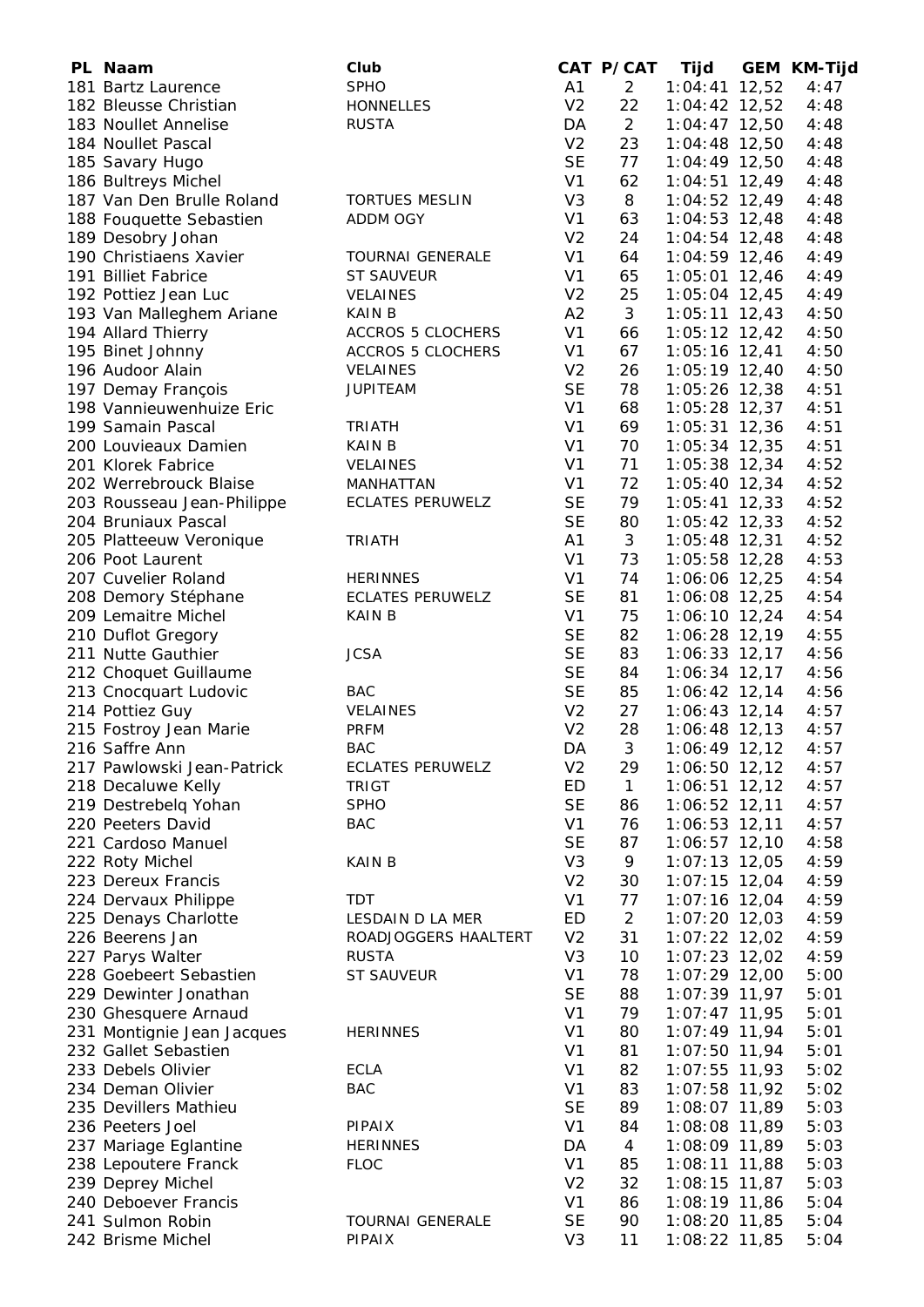| PL Naam                      | Club                     |                | CAT P/CAT      | Tijd            | <b>GEM KM-Tijd</b> |
|------------------------------|--------------------------|----------------|----------------|-----------------|--------------------|
| 243 Duthoit Benedicte        | <b>HERINNES</b>          | A1             | $\overline{4}$ | $1:08:23$ 11,84 | 5:04               |
| 244 Dubois Thierry           | <b>HERINNES</b>          | <b>SE</b>      | 91             | $1:08:24$ 11,84 | 5:04               |
| 245 Miseri Gino              | ADDM OGY                 | V <sub>1</sub> | 87             | $1:08:27$ 11,83 | 5:04               |
| 246 Juste David              | <b>JUPITEAM</b>          | <b>SE</b>      | 92             | $1:08:28$ 11,83 | 5:04               |
| 247 Cornil Joséphine         | POPUELLES DREAM TEAM     | DA             | 5              | $1:08:31$ 11,82 | 5:05               |
| 248 Derez Dany               |                          | V <sub>1</sub> | 88             | $1:08:34$ 11,81 | 5:05               |
| 249 Al-Saadi Yasmina         | <b>FLOBECQ</b>           | A2             | $\overline{4}$ | 1:08:38 11,80   | 5:05               |
| 250 Declercq Philippe        | <b>FLOBECQ</b>           | V <sub>1</sub> | 89             | 1:08:39 11,80   | 5:05               |
| 251 Martin Guy Marie         | <b>ACCROS 5 CLOCHERS</b> | V <sub>2</sub> | 33             | 1:08:52 11,76   | 5:06               |
| 252 Habert Jean Philippe     |                          | <b>SE</b>      | 93             | 1:08:55 11,75   | 5:06               |
| 253 Collie Marie-Jo          | <b>VELAINES</b>          | A <sub>3</sub> | $\mathbf{1}$   | 1:08:56 11,75   | 5:06               |
| 254 Villee Vincent           | <b>JCSA</b>              | V <sub>1</sub> | 90             | $1:08:57$ 11,75 | 5:06               |
| 255 Vandaele Cyprien         | AMIS DU MARDI            | V <sub>1</sub> | 91             | 1:09:04 11,73   | 5:07               |
| 256 Dekoster Philippe        |                          | V <sub>2</sub> | 34             | 1:09:05 11,72   | 5:07               |
| 257 Letot Freddy             |                          | V <sub>2</sub> | 35             | $1:09:11$ 11,71 | 5:07               |
| 258 Bot Jean Luc             | <b>ECLA</b>              | V <sub>2</sub> | 36             | 1:09:21 11,68   | 5:08               |
| 259 Wauquiez Bernard         | <b>BAC</b>               | V <sub>3</sub> | 12             | $1:09:23$ 11,67 | 5:08               |
| 260 Lucas Philippe           |                          | V <sub>2</sub> | 37             | 1:09:27 11,66   | 5:09               |
| 261 Cardon Fabrice           |                          | V <sub>1</sub> | 92             | 1:09:30 11,65   | 5:09               |
| 262 Vincent Olivier          | <b>RS TEAM</b>           | <b>SE</b>      | 94             | 1:09:31 11,65   | 5:09               |
| 263 Noullet Jean-Paul        | VELAINES                 | V <sub>1</sub> | 93             | 1:09:32 11,65   | 5:09               |
| 264 Vanoverskelds Dominique  |                          | V <sub>1</sub> | 94             | 1:09:33 11,65   | 5:09               |
| 265 Flamme Thierri           | <b>BAC</b>               | V <sub>2</sub> | 38             | 1:09:34 11,64   | 5:09               |
| 266 Bearez Jean              |                          | <b>SE</b>      | 95             | 1:09:38 11,63   | 5:09               |
| 267 Minet Patrick            |                          | V <sub>1</sub> | 95             | 1:09:44 11,62   | 5:10               |
| 268 Baekelandt Dany          | <b>VELAINES</b>          | V <sub>2</sub> | 39             | $1:09:46$ 11,61 | 5:10               |
| 269 Raviart Flavie           | <b>PIPAIX</b>            | ED             | 3              | $1:09:47$ 11,61 | 5:10               |
| 270 Raviart Philippe         | <b>PIPAIX</b>            | V <sub>1</sub> | 96             | 1:09:48 11,60   | 5:10               |
| 271 Pieron Vincent           | <b>ECLATES PERUWELZ</b>  | V <sub>1</sub> | 97             | 1:09:49 11,60   | 5:10               |
| 272 Dervaux Guillaume        |                          | <b>SE</b>      | 96             | 1:09:51 11,60   | 5:10               |
| 273 Desmet Yves              | <b>JCSA</b>              | V <sub>2</sub> | 40             | 1:09:52 11,59   | 5:11               |
| 274 Longepee Philippe        |                          | V <sub>2</sub> | 41             | 1:09:58 11,58   | 5:11               |
| 275 Campener Sebastien       | <b>BAC</b>               | <b>SE</b>      | 97             | 1:10:06 11,55   | 5:12               |
| 276 Planque Jean Luc         | <b>JCSA</b>              | V <sub>2</sub> | 42             | 1:10:13 11,54   | 5:12               |
| 277 Donche Sébastien         | <b>JCL</b>               | <b>SE</b>      | 98             | 1:10:23 11,51   | 5:13               |
| 278 Rohart Yannick           |                          | V <sub>1</sub> | 98             | 1:10:24 11,51   | 5:13               |
| 279 Reybroeck Laurence       | <b>ECLATES PERUWELZ</b>  | A1             | 5              | 1:10:31 11,49   | 5:13               |
| 280 Nemeghaire Laurent       | <b>ECLATES PERUWELZ</b>  | V <sub>1</sub> | 99             | $1:10:32$ 11,48 | 5:13               |
| 281 Bataille Claude          |                          | V <sub>3</sub> | 13             | $1:10:33$ 11,48 | 5:14               |
| 282 Dervaux Jean Paul        | <b>JCSA</b>              | V <sub>2</sub> | 43             | $1:10:39$ 11,46 | 5:14               |
| 283 Lamarche Bertrand        | <b>ACCROS 5 CLOCHERS</b> | V <sub>1</sub> | 100            | $1:10:41$ 11,46 | 5:14               |
| 284 Vansteenbrugge Dominique | <b>HERINNES</b>          | A1             | 6              | $1:10:44$ 11,45 | 5:14               |
| 285 Boughelle Florent        | <b>COACH RUNNING</b>     | EН             | 12             | $1:10:58$ 11,41 | 5:15               |
| 286 Deboever Bernard         |                          | V <sub>1</sub> | 101            | $1:10:59$ 11,41 | 5:15               |
| 287 Salome Michel            |                          | V <sub>1</sub> | 102            | $1:11:01$ 11,41 | 5:16               |
| 288 Grivet Dominique         | <b>VELAINES</b>          | <b>SE</b>      | 99             | $1:11:03$ 11,40 | 5:16               |
| 289 Musumeci Bruno           | <b>JCSA</b>              | V <sub>2</sub> | 44             | $1:11:04$ 11,40 | 5:16               |
| 290 Boël Pierre              |                          | V <sub>3</sub> | 14             | 1:11:06 11,39   | 5:16               |
| 291 Deboever Estelle         |                          | <b>ED</b>      | 4              | 1:11:07 11,39   | 5:16               |
| 292 Devos Christine          | <b>VELAINES</b>          | A2             | 5              | $1:11:09$ 11,38 | 5:16               |
| 293 Dupont Pol-Henri         | CAP TEAM                 | V <sub>1</sub> | 103            | $1:11:14$ 11,37 | 5:17               |
| 294 Blanckaert Benoît        | CAP TEAM                 | EH             | 13             | $1:11:20$ 11,36 | 5:17               |
| 295 De Backer Dave           | <b>FLOBECQ</b>           | <b>SE</b>      | 100            | $1:11:22$ 11,35 | 5:17               |
| 296 Delonville Daniel        | <b>VELAINES</b>          | V <sub>3</sub> | 15             | $1:11:26$ 11,34 | 5:17               |
| 297 Timperman Carlos         | ABMARKE                  | <b>SE</b>      | 101            | $1:11:28$ 11,33 | 5:18               |
| 298 Schoorens Bruno          | <b>COACH RUNNING</b>     | V <sub>2</sub> | 45             | $1:11:29$ 11,33 | 5:18               |
| 299 Deberdt Dany             | <b>JCSA</b>              | V <sub>3</sub> | 16             | $1:11:43$ 11,29 | 5:19               |
| 300 Maton Michaël            |                          | <b>SE</b>      | 102            | $1:11:44$ 11,29 | 5:19               |
| 301 Lochenie Didier          | <b>JCSA</b>              | V <sub>1</sub> | 104            | $1:11:48$ 11,28 | 5:19               |
| 302 Houzet Bert              | <b>JCSA</b>              | <b>SE</b>      | 103            | $1:11:56$ 11,26 | 5:20               |
| 303 Verrue Francis           | <b>BAC</b>               | V <sub>3</sub> | 17             | $1:12:04$ 11,24 | 5:20               |
| 304 Menu Clotilde            |                          | A1             | $\overline{7}$ | $1:12:07$ 11,23 | 5:21               |
|                              |                          |                |                |                 |                    |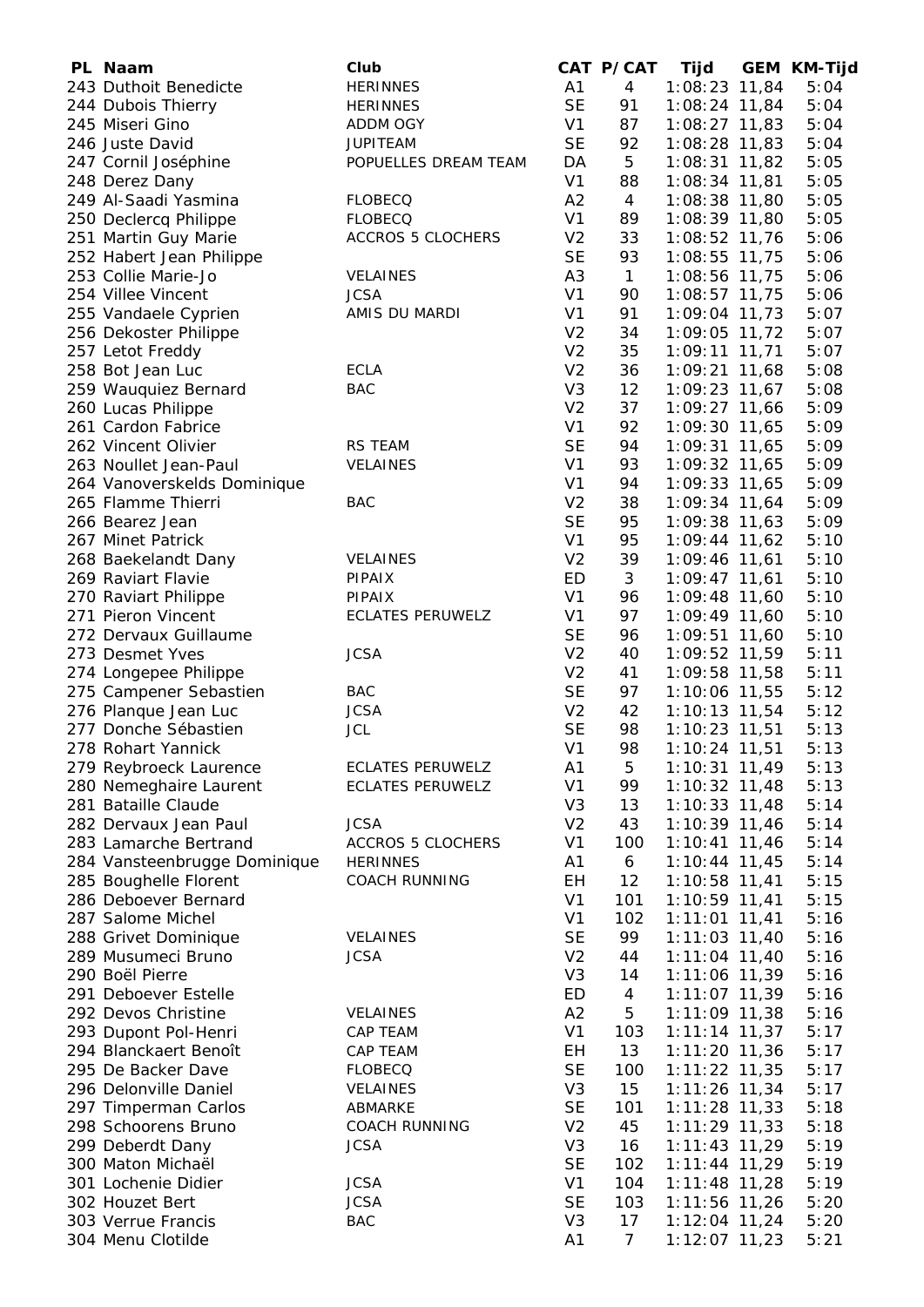| PL Naam                       | Club                    |                | CAT P/CAT       | Tijd            | <b>GEM KM-Tijd</b> |
|-------------------------------|-------------------------|----------------|-----------------|-----------------|--------------------|
| 305 Monte Jean                | VELAINES                | V <sub>2</sub> | 46              | $1:12:08$ 11,23 | 5:21               |
| 306 De Witte Chistian         |                         | V <sub>2</sub> | 47              | 1:12:09 11,23   | 5:21               |
| 307 Flameng Laurent           | <b>FLOBECQ</b>          | <b>SE</b>      | 104             | $1:12:10$ 11,22 | 5:21               |
| 308 Henrard Marc              |                         | <b>SE</b>      | 105             | $1:12:11$ 11,22 | 5:21               |
| 309 Henrard Eric              |                         | V <sub>1</sub> | 105             | $1:12:13$ 11,22 | 5:21               |
| 310 Decornet Xavier           |                         | V <sub>1</sub> | 106             | 1:12:16 11,21   | 5:21               |
| 311 Fuccio Patrick            | <b>SPHO</b>             | V <sub>2</sub> | 48              | $1:12:23$ 11,19 | 5:22               |
| 312 Mathé Laurent             |                         | <b>SE</b>      | 106             | $1:12:27$ 11,18 | 5:22               |
| 313 De Coninck Hubert         | CAP TEAM                | V <sub>1</sub> | 107             | $1:12:33$ 11,16 | 5:22               |
| 314 Bois Pierre-Henri         |                         | <b>SE</b>      | 107             | 1:12:39 11,15   | 5:23               |
| 315 Hellin Arnau              |                         | V <sub>1</sub> | 108             | $1:12:56$ 11,11 | 5:24               |
| 316 Decoster Guillaume        | TORTUES MESLINOISES     | EH             | 14              | 1:12:59 11,10   | 5:24               |
| 317 Voiturier Gregory         |                         | <b>SE</b>      | 108             | $1:13:00$ 11,10 | 5:24               |
| 318 Frederic Jean Marie       | <b>BAC</b>              | V <sub>1</sub> | 109             | 1:13:03 11,09   | 5:25               |
| 319 Leclercq Nancy            | <b>KAIN B</b>           | A <sub>2</sub> | 6               | $1:13:14$ 11,06 | 5:25               |
| 320 Minet Edouard             |                         | EH             | 15              | $1:13:19$ 11,05 | 5:26               |
| 321 Helin Michel              |                         | V <sub>2</sub> | 49              | $1:13:23$ 11,04 | 5:26               |
| 322 Delval Valentin           |                         | <b>SE</b>      | 109             | $1:13:32$ 11,02 | 5:27               |
| 323 De Waele Frédéric         | <b>DEERLIJK</b>         | <b>SE</b>      | 110             | $1:13:39$ 11,00 | 5:27               |
| 324 Calonne Eddy              | <b>PIPAIX</b>           | V <sub>2</sub> | 50              | $1:13:45$ 10,98 | 5:28               |
| 325 Carlier Jean Marie        | <b>JCSA</b>             | V <sub>2</sub> | 51              | $1:13:46$ 10,98 | 5:28               |
| 326 Dumoulin Sylvie           |                         | A <sub>1</sub> | 8               | $1:13:48$ 10,98 | 5:28               |
| 327 Moulin Jean Pierre        |                         | V <sub>2</sub> | 52              | $1:13:49$ 10,97 | 5:28               |
| 328 Dervaux Claude            | <b>PIPAIX</b>           | V <sub>2</sub> | 53              | $1:13:50$ 10,97 | 5:28               |
| 329 Deconinck Jean Marie      | TORTUES MESLINOISES     | V <sub>2</sub> | 54              | $1:13:53$ 10,96 | 5:28               |
| 330 Druart Philippe           | <b>ATHRUNNERS</b>       | V <sub>1</sub> | 110             | $1:13:58$ 10,95 | 5:29               |
| 331 Meuret Philippe           | LES NOIX DE COCO        | <b>SE</b>      | 111             | $1:13:59$ 10,95 | 5:29               |
| 332 Zibani Kaïs               |                         | <b>SE</b>      | 112             | $1:14:03$ 10,94 | 5:29               |
| 333 Mauroy Frederic           | <b>SPHO</b>             | V <sub>1</sub> | 111             | $1:14:04$ 10,94 | 5:29               |
| 334 Maenhout Rudi             | LESDAIN D LA MER        | V <sub>1</sub> | 112             | $1:14:14$ 10,91 | 5:30               |
| 335 Henry Mathieu             | <b>HERINNES</b>         | <b>SE</b>      | 113             | 1:14:16 10,91   | 5:30               |
| 336 Clinquart Jean Christophe | ROAD RUNNING TOURNAI    | <b>SE</b>      | 114             | $1:14:17$ 10,90 | 5:30               |
| 337 Cuvelier Francis          |                         | V <sub>2</sub> | 55              | 1:14:26 10,88   | 5:31               |
| 338 Clerx Isabelle            | <b>SPHO</b>             | A2             | $7\overline{ }$ | $1:14:33$ 10,87 | 5:31               |
| 339 Carlier Etienne           | <b>PRFM</b>             | V <sub>2</sub> | 56              | $1:14:37$ 10,86 | 5:32               |
| 340 Coeuret Laurent           | <b>BAC</b>              | <b>SE</b>      | 115             | 1:14:43 10,84   | 5:32               |
| 341 Evrard Fabienne           |                         | A2             | 8               | 1:14:49 10,83   | 5:33               |
| 342 Cousse Christophe         | <b>VELAINES</b>         | V <sub>1</sub> | 113             | $1:14:50$ 10,82 | 5:33               |
| 343 Verdy Jacques             | <b>KAIN B</b>           | V <sub>2</sub> | 57              | $1:14:53$ 10,82 | 5:33               |
| 344 Safy Yves                 |                         | V <sub>1</sub> | 114             | $1:14:58$ 10,80 | 5:33               |
| 345 Meurisse Jean             | <b>SPHO</b>             | V <sub>2</sub> | 58              | 1:14:59 10,80   | 5:33               |
| 346 Messiaen Benoit           | <b>TDT</b>              | <b>SE</b>      | 116             | 1:15:01 10,80   | 5:33               |
| 347 Bonnefois Mireille        | <b>MMM</b>              | A1             | 9               | 1:15:04 10,79   | 5:34               |
| 348 Caby Bernard              | <b>JCSA</b>             | V <sub>2</sub> | 59              | 1:15:05 10,79   | 5:34               |
| 349 Mascret Frederic          | <b>JCSA</b>             | V <sub>1</sub> | 115             | 1:15:07 10,78   | 5:34               |
| 350 Lefebvre Norbert          | VELAINES                | V <sub>1</sub> | 116             | $1:15:18$ 10,76 | 5:35               |
| 351 Catoire Frederic          | <b>JFL TEAM</b>         | <b>SE</b>      | 117             | $1:15:31$ 10,73 | 5:36               |
| 352 Luchtens Michel           | <b>JCSA</b>             | V <sub>1</sub> | 117             | $1:15:34$ 10,72 | 5:36               |
| 353 Dubois Jean Marie         | <b>JCSA</b>             | V <sub>2</sub> | 60              | $1:15:38$ 10,71 | 5:36               |
| 354 Strobbe Yves              | VELAINES                | V <sub>1</sub> | 118             | $1:15:39$ 10,71 | 5:36               |
| 355 Pezzotta Fabien           | <b>ECLATES PERUWELZ</b> | V <sub>1</sub> | 119             | $1:15:41$ 10,70 | 5:36               |
| 356 Bastien Anne-Sophie       |                         | A <sub>1</sub> | 10              | $1:15:43$ 10,70 | 5:37               |
| 357 Chenut Olivier            | <b>COACH RUNNING</b>    | V <sub>1</sub> | 120             | 1:15:51 10,68   | 5:37               |
| 358 Vancaenegem Valentin      |                         | <b>SE</b>      | 118             | $1:16:02$ 10,65 | 5:38               |
| 359 Delmotte Martin           | <b>SPTW</b>             | <b>SE</b>      | 119             | 1:16:03 10,65   | 5:38               |
| 360 Honorez Christian         | HONNELLES               | V <sub>2</sub> | 61              | 1:16:08 10,64   | 5:38               |
| 361 Lin Etienne               | VELAINES                | <b>SE</b>      | 120             | 1:16:16 10,62   | 5:39               |
| 362 Reuse Charles             |                         | V <sub>2</sub> | 62              | 1:16:26 10,60   | 5:40               |
| 363 Wattecamps David          |                         | <b>SE</b>      | 121             | 1:16:32 10,58   | 5:40               |
| 364 Dogot Pierre              | ADJ                     | V <sub>2</sub> | 63              | $1:16:34$ 10,58 | 5:40               |
| 365 Deslee Eric               | <b>KAIN B</b>           | V <sub>1</sub> | 121             | 1:16:36 10,57   | 5:40               |
| 366 Dochy Laurent             |                         | <b>SE</b>      | 122             | 1:16:42 10,56   | 5:41               |
|                               |                         |                |                 |                 |                    |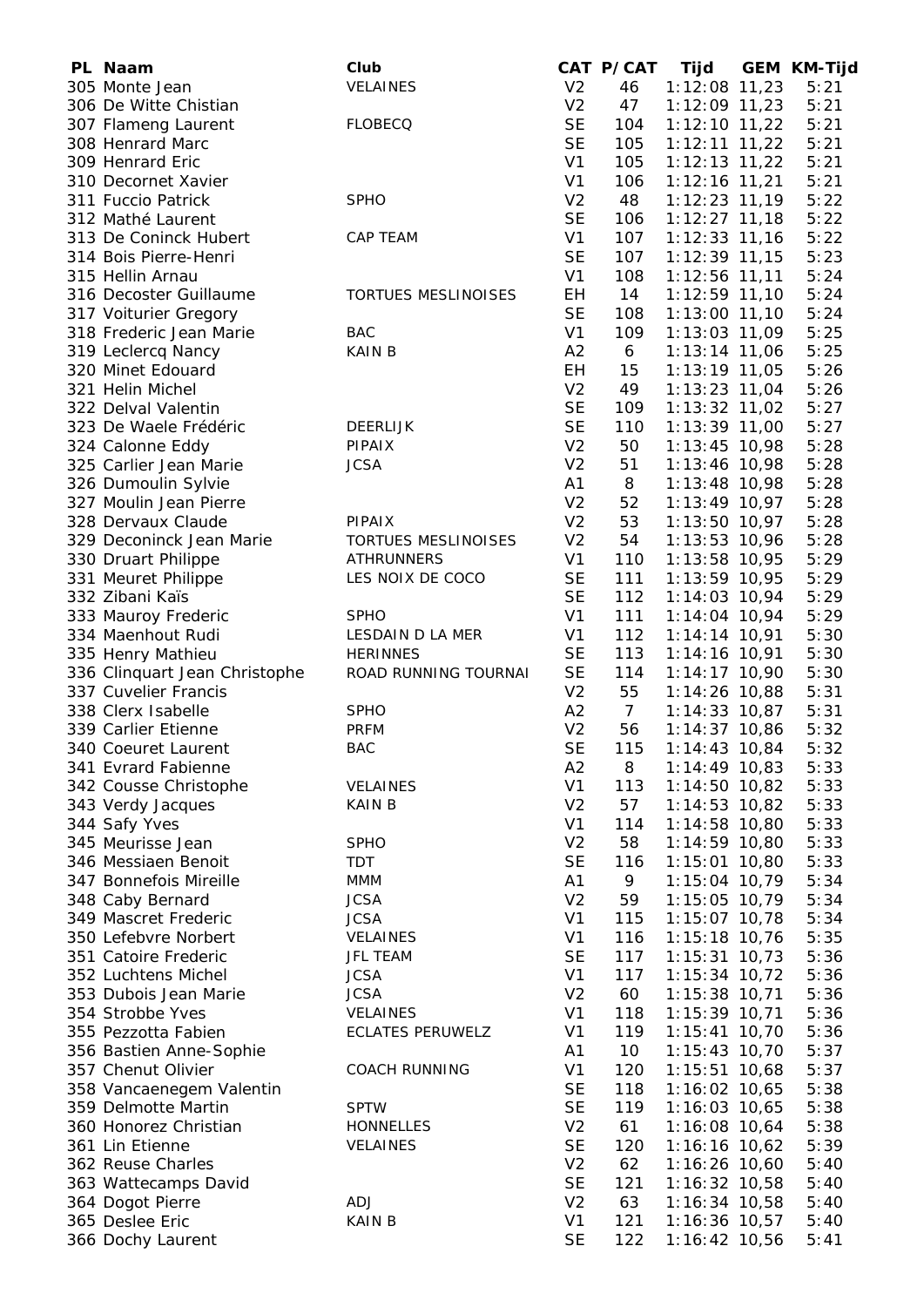| PL Naam                       | Club                    |                | CAT P/CAT       | Tijd            |      | <b>GEM KM-Tijd</b> |
|-------------------------------|-------------------------|----------------|-----------------|-----------------|------|--------------------|
| 367 Campener Francois         | <b>BAC</b>              | <b>SE</b>      | 123             | $1:16:47$ 10,55 |      | 5:41               |
| 368 Vannieuwenhuyse Françoise |                         | A1             | 11              | 1:16:50 10,54   |      | 5:41               |
| 369 Verbrugghe Bernard        | <b>MMM</b>              | V <sub>3</sub> | 18              | 1:16:52 10,54   |      | 5:42               |
| 370 Masquilier Sara           |                         | A1             | 12              | 1:16:59 10,52   |      | 5:42               |
| 371 Haubruge Sebastien        | UN GARS-UNE FILLE       | V <sub>1</sub> | 122             | $1:17:01$ 10,52 |      | 5:42               |
| 372 Dufour Line               | <b>VELAINES</b>         | A2             | 9               | 1:17:04 10,51   |      | 5:43               |
| 373 Fervaille Fabienne        | <b>PIPAIX</b>           | A2             | 10              | 1:17:05 10,51   |      | 5:43               |
| 374 Carpentier Joel           | STANDARD                | V <sub>1</sub> | 123             | 1:17:08 10,50   |      | 5:43               |
|                               | <b>BERLIERE</b>         | A1             | 13              |                 |      |                    |
| 375 Bequet Yannick            |                         |                |                 | $1:17:16$ 10,48 |      | 5:43               |
| 376 Jacobs Marc               | POPUELLES DREAM TEAM    | V <sub>1</sub> | 124             | $1:17:17$ 10,48 |      | 5:43               |
| 377 Gilquain Patrick          | POPUELLES DREAM TEAM    | <b>SE</b>      | 124             | $1:17:18$ 10,48 |      | 5:44               |
| 378 Martroye Line             | <b>HERINNES</b>         | DA             | 6               | $1:17:38$ 10,43 |      | 5:45               |
| 379 Deconinck Christian       | <b>KAIN B</b>           | V <sub>2</sub> | 64              | $1:17:39$ 10,43 |      | 5:45               |
| 380 Hautecoeur Laurent        |                         | V <sub>1</sub> | 125             | $1:17:40$ 10,43 |      | 5:45               |
| 381 Cuigniez Philippe         |                         | V <sub>2</sub> | 65              | $1:17:41$ 10,43 |      | 5:45               |
| 382 Michel Jacques            |                         | V <sub>2</sub> | 66              | $1:17:44$ 10,42 |      | 5:45               |
| 383 Senelle Paul Valery       | <b>VELAINES</b>         | V <sub>1</sub> | 126             | $1:17:46$ 10,42 |      | 5:46               |
| 384 Depelchin Daniel          | <b>BAC</b>              | V <sub>2</sub> | 67              | $1:17:49$ 10,41 |      | 5:46               |
| 385 Vanhoutte Agathe          |                         | A <sub>1</sub> | 14              | $1:18:01$ 10,38 |      | 5:47               |
| 386 Vangheluwe Patrick        | <b>VELAINES</b>         | V <sub>2</sub> | 68              | $1:18:11$ 10,36 |      | 5:47               |
| 387 Legros David              |                         | <b>SE</b>      | 125             | $1:18:16$ 10,35 |      | 5:48               |
| 388 Defrere Annie             |                         | DA             | 7 <sup>7</sup>  | $1:18:23$ 10,33 |      | 5:48               |
| 389 Duc Eric                  | <b>JCSA</b>             | V <sub>1</sub> | 127             | $1:18:27$ 10,33 |      | 5:49               |
|                               |                         |                |                 |                 |      |                    |
| 390 Zenner Eric               |                         | <b>SE</b>      | 126             | $1:18:31$ 10,32 |      | 5:49               |
| 391 Berthe Véronique          | <b>HERINNES</b>         | A <sub>1</sub> | 15              | $1:18:42$ 10,29 |      | 5:50               |
| 392 Marquant Thierry          | <b>HERINNES</b>         | V <sub>1</sub> | 128             | $1:18:44$ 10,29 |      | 5:50               |
| 393 Pluquet Marc              | RUS HERSEAUX            | V <sub>2</sub> | 69              | $1:18:45$ 10,29 |      | 5:50               |
| 394 Belin Albert              |                         | V <sub>2</sub> | 70              | $1:18:48$ 10,28 |      | 5:50               |
| 395 Mullie Jean Marc          |                         | V <sub>1</sub> | 129             | $1:18:52$ 10,27 |      | 5:51               |
| 396 Schattens François        |                         | <b>SE</b>      | 127             | $1:18:54$ 10,27 |      | 5:51               |
| 397 Simon Xavier              |                         | V <sub>1</sub> | 130             | 1:19:09 10,23   |      | 5:52               |
| 398 Cornu Pierre Jean         |                         | V <sub>1</sub> | 131             | $1:19:10$ 10,23 |      | 5:52               |
| 399 Leclercq Anne             |                         | A1             | 16              | $1:19:11$ 10,23 |      | 5:52               |
| 400 Thiebaut Cindy            | <b>ECLATES PERUWELZ</b> | DA             | 8               | $1:19:12$ 10,23 |      | 5:52               |
| 401 Marki Isabelle            | <b>ECLATES PERUWELZ</b> | Α1             | 17              | $1:19:13$ 10,23 |      | 5:52               |
| 402 Convert Olivier           |                         | <b>SE</b>      | 128             | 1:19:26 10,20   |      | 5:53               |
| 403 Meurist Joel              |                         | <b>SE</b>      | 129             | 1:19:29 10,19   |      | 5:53               |
| 404 Casier Ariane             | <b>SPHO</b>             | A <sub>3</sub> | $2^{\circ}$     | 1:19:30 10,19   |      | 5:53               |
| 405 Roos Joël                 |                         | V <sub>1</sub> | 132             | 1:19:36 10,18   |      | 5:54               |
|                               |                         |                |                 |                 |      |                    |
| 406 Rustin Jean-Jacques       | AC BELOEIL              | V <sub>1</sub> | 133             | 1:19:39 10,17   |      | 5:54               |
| 407 Pipart Aurore             | <b>TDT</b>              | DA             | 9               | 1:19:40 10,17   |      | 5:54               |
| 408 Surquin Frederic          | <b>ZP TOURNAISIS</b>    | V <sub>1</sub> | 134             | 1:19:50 10,15   |      | 5:55               |
| 409 Dauw Fanny                |                         | A1             | 18              | 1:19:54 10,14   |      | 5:55               |
| 410 Bielikova Katarina        |                         | DA             | 10 <sup>°</sup> | 1:19:56 10,13   |      | 5:55               |
| 411 Malghem Christophe        |                         | <b>SE</b>      | 130             | $1:19:57$ 10,13 |      | 5:55               |
| 412 Tesse Hugues              |                         | V <sub>1</sub> | 135             | $1:20:00$ 10,13 |      | 5:56               |
| 413 Boonaert Hilaire          | <b>JCSA</b>             | V <sub>3</sub> | 19              | $1:20:01$ 10,12 |      | 5:56               |
| 414 Hempte Sylvie             | <b>VELAINES</b>         | A2             | 11              | $1:20:03$ 10,12 |      | 5:56               |
| 415 Charles Vanessa           | <b>HERINNES</b>         | DA             | 11              | $1:20:09$ 10,11 |      | 5:56               |
| 416 Betermiez Maguy           | <b>THIMOUGIES</b>       | A2             | 12              | $1:20:11$ 10,10 |      | 5:56               |
| 417 Depauw Marc               |                         | V <sub>1</sub> | 136             | $1:20:13$ 10,10 |      | 5:57               |
| 418 Wattiez Johan             | <b>ECLATES PERUWELZ</b> | V <sub>1</sub> | 137             | $1:20:18$ 10,09 |      | 5:57               |
| 419 Menart Cedric             | <b>BAC</b>              | <b>SE</b>      | 131             | $1:20:23$ 10,08 |      | 5:57               |
| 420 Giacomello Norge          | ROAD RUNNING TOURNAI    | V <sub>1</sub> | 138             | $1:20:26$ 10,07 |      | 5:57               |
| 421 Dendauw Adrien            | <b>HERINNES</b>         | V <sub>2</sub> | 71              | $1:20:39$ 10,04 |      | 5:58               |
|                               |                         |                |                 |                 |      |                    |
| 422 Desmont Catherine         | UN GARS-UNE FILLE       | A1             | 19              | $1:20:53$ 10,01 |      | 5:59               |
| 423 De Vos Patrice            |                         | V <sub>2</sub> | 72              | 1:21:02 10,00   |      | 6:00               |
| 424 Gerard Bernard            | <b>KAIN B</b>           | V <sub>3</sub> | 20              | $1:21:19$ 9,96  |      | 6:01               |
| 425 Lefebvre Marie Jeanne     | <b>COACH RUNNING</b>    | DA             | 12              | $1:21:20$ 9,96  |      | 6:01               |
| 426 Tilleul Carine            | <b>BERLIERE</b>         | A <sub>1</sub> | 20              | 1:21:21         | 9,96 | 6:02               |
| 427 Vandevondele Florence     |                         | DA             | 13              | $1:21:22$ 9,95  |      | 6:02               |
| 428 Dewitte Fabienne          |                         | DA             | 14              | $1:21:38$ 9,92  |      | 6:03               |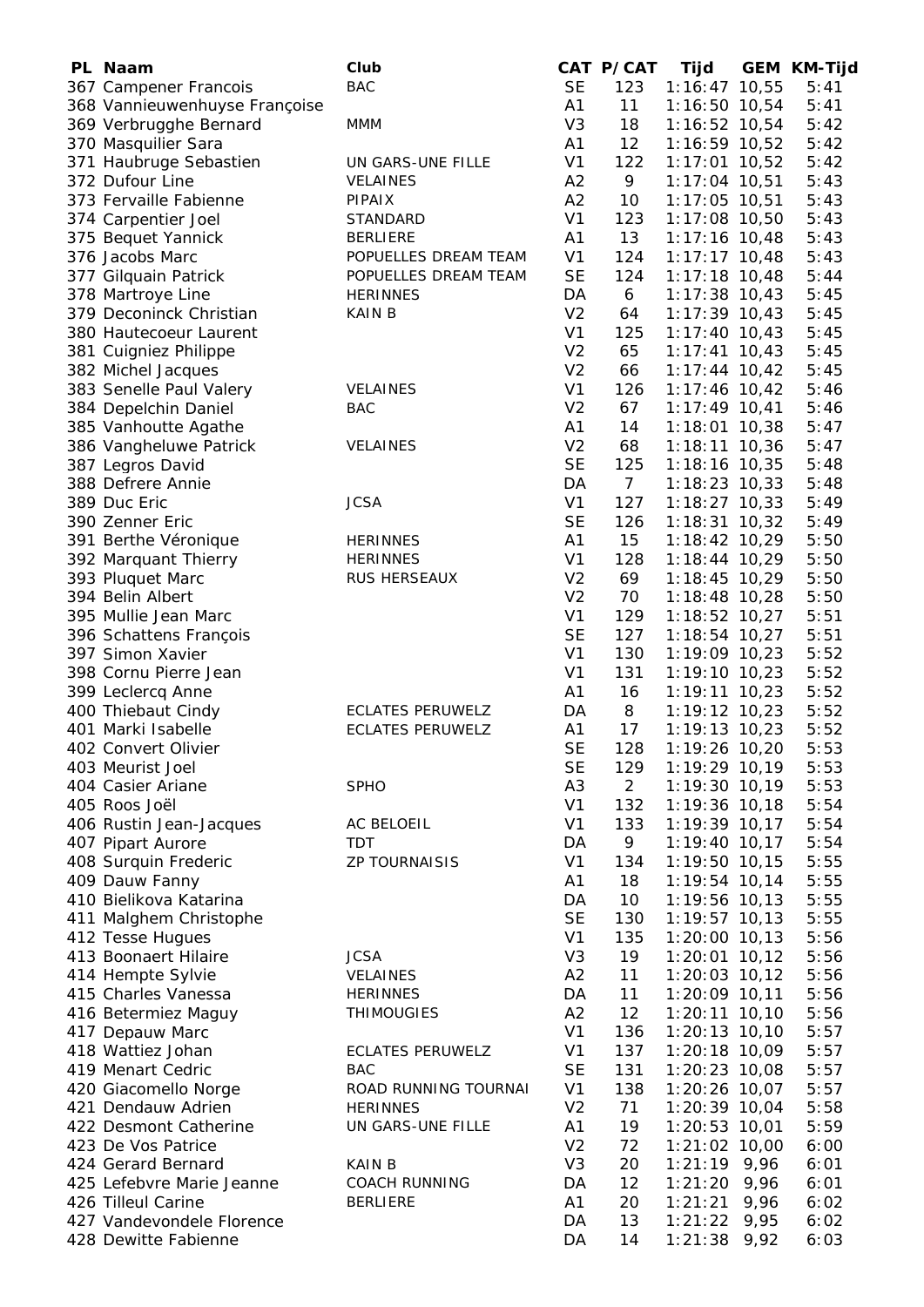| PL Naam                      | Club                    |                | CAT P/CAT      | Tijd           |      | <b>GEM KM-Tijd</b> |
|------------------------------|-------------------------|----------------|----------------|----------------|------|--------------------|
| 429 Allard Marie             | <b>ECLATES PERUWELZ</b> | DA             | 15             | 1:22:05        | 9,87 | 6:05               |
| 430 Dutilleul Anne Marie     | VELAINES                | A <sub>3</sub> | 3              | 1:22:12        | 9,85 | 6:05               |
| 431 Giacomello Oreste        |                         | V <sub>2</sub> | 73             | 1:22:13        | 9,85 | 6:05               |
| 432 Pennequin Sacha          | <b>SPHO</b>             | EH             | 16             | 1:22:36        | 9,81 | 6:07               |
| 433 Guysens Francis          |                         | V <sub>3</sub> | 21             | 1:22:38        | 9,80 | 6:07               |
| 434 Frederic Marie-Chantal   | <b>VELAINES</b>         | A2             | 13             | 1:22:47        | 9,78 | 6:08               |
| 435 Duquesnes Francoise      | <b>VELAINES</b>         | A2             | 14             | 1:22:48        | 9,78 | 6:08               |
| 436 Van-Landewick Jacqueline | ANDERLECHT              | A2             | 15             | 1:22:53        | 9,77 | 6:08               |
| 437 Bourgeois Jean Baptiste  | <b>BAISIEUX</b>         | <b>SE</b>      | 132            | 1:22:58        | 9,76 | 6:09               |
| 438 Vandeghinste Emilie      |                         | DA             | 16             | 1:22:59        | 9,76 | 6:09               |
| 439 Dumortier Jules          | <b>BAC</b>              | V <sub>4</sub> | $\mathbf{1}$   | 1:23:01        | 9,76 | 6:09               |
| 440 Pauwels Benjamin         |                         | <b>SE</b>      | 133            | 1:23:02        | 9,76 | 6:09               |
| 441 Vansaingele Luc          | <b>SPHO</b>             | V <sub>2</sub> | 74             | 1:23:03        | 9,75 | 6:09               |
| 442 Devenyns Cécile          |                         | DA             | 17             | 1:23:21        | 9,72 | 6:10               |
| 443 Vinchent Sylvie          | <b>ECLATES PERUWELZ</b> | A1             | 21             | 1:23:28        | 9,70 | 6:11               |
| 444 Helin Veronique          |                         | A2             | 16             | 1:23:41        | 9,68 | 6:12               |
| 445 Maes Sebastien           |                         | <b>SE</b>      | 134            | 1:23:52        | 9,66 | 6:13               |
| 446 Capener Benoît           | <b>BAC</b>              | <b>SE</b>      | 135            | 1:24:33        | 9,58 | 6:16               |
| 447 Hourez Nathalie          |                         | A1             | 22             | 1:24:44        | 9,56 | 6:17               |
| 448 Bogaert Catherine        | <b>KAINB</b>            | A2             | 17             | $1:25:36$ 9,46 |      | 6:20               |
| 449 Odent Stéphane           |                         | V <sub>1</sub> | 139            | $1:25:56$ 9,43 |      | 6:22               |
| 450 Kint Vanessa             |                         | A1             | 23             | $1:25:57$ 9,42 |      | 6:22               |
| 451 Dubar Marie              |                         | DA             | 18             | 1:26:21        | 9,38 | 6:24               |
| 452 Himpens Martine          | <b>FLOBECQ</b>          | A2             | 18             | $1:26:22$ 9,38 |      | 6:24               |
| 453 Boone Gervaise           | GREG                    | A2             | 19             | $1:26:23$ 9,38 |      | 6:24               |
| 454 Mahee Marc               | <b>FLOBECQ</b>          | V <sub>2</sub> | 75             | $1:26:24$ 9,38 |      | 6:24               |
| 455 Malice Barbara           |                         | A1             | 24             | $1:26:26$ 9,37 |      | 6:24               |
| 456 De Neve Chantal          | <b>ST SAUVEUR</b>       | A2             | 20             | $1:26:30$ 9,36 |      | 6:24               |
| 457 Verbeure Jonathan        |                         | <b>SE</b>      | 136            | $1:26:32$ 9,36 |      | 6:25               |
| 458 Delitte Myriam           |                         | A2             | 21             | 1:27:23        | 9,27 | 6:28               |
| 459 Demanet Sophie           |                         | A1             | 25             | $1:27:30$ 9,26 |      | 6:29               |
| 460 Bernard Cécile           | <b>TDT</b>              | A1             | 26             | 1:27:35        | 9,25 | 6:29               |
| 461 Peutte Sylvie            | <b>VELAINES</b>         | A1             | 27             | 1:27:49        | 9,22 | 6:30               |
| 462 Vandy Amélie             | <b>BAC</b>              | DA             | 19             | 1:28:06        | 9,19 | 6:32               |
| 463 Caffiaux Marie-Paule     | <b>HONNELLES</b>        | A2             | 22             | 1:28:15        | 9,18 | 6:32               |
| 464 Bruguet Jacky            | <b>ECLA</b>             | V <sub>3</sub> | 22             | 1:28:16        | 9,18 | 6:32               |
| 465 Roty Monique             | <b>KAIN B</b>           | A4             | 22             | 1:28:38        | 9,14 | 6:34               |
| 466 Huaux Sylvie             |                         | A1             | 28             | 1:28:45        | 9,13 | 6:34               |
| 467 Di Filippo Ferdinanda    |                         | A <sub>3</sub> | $\overline{4}$ | 1:28:51        | 9,12 | 6:35               |
| 468 Malaterre Gilles         | NO MACADAM STAR         | V <sub>2</sub> | 76             | 1:29:08        | 9,09 | 6:36               |
| 469 Debouvries Pascal        |                         | V <sub>1</sub> | 140            | 1:29:26        | 9,06 | 6:37               |
| 470 Kouhou Hassan            | <b>JCSA</b>             | V <sub>2</sub> | 77             | 1:29:27        | 9,06 | 6:38               |
| 471 Christiaens Noemie       |                         | DA             | 20             | 1:30:10        | 8,98 | 6:41               |
| 472 Leleux Gery              |                         | V <sub>1</sub> | 141            | 1:30:37        | 8,94 | 6:43               |
| 473 Moens Caroline           |                         | DA             | 21             | 1:30:46        | 8,92 | 6:43               |
| 474 Marlier Edith            |                         | A2             | 23             | 1:30:47        | 8,92 | 6:43               |
| 475 Orlandi Jean-Marie       |                         | V <sub>3</sub> | 23             | 1:31:21        | 8,87 | 6:46               |
| 476 Castiaux Remy            | FCB                     | <b>SE</b>      | 137            | 1:31:41        | 8,83 | 6:47               |
| 477 Duhamel Mickael          | <b>FCB</b>              | <b>SE</b>      | 138            | 1:31:42        | 8,83 | 6:48               |
| 478 Delfosse Pierre          |                         | V <sub>1</sub> | 142            | 1:31:45        | 8,83 | 6:48               |
| 479 Guilluy Véronique        |                         | A2             | 24             | 1:31:56        | 8,81 | 6:49               |
| 480 Cambier Virginie         |                         | DA             | 22             | 1:32:00        | 8,80 | 6:49               |
| 481 Dewaele Bernadette       | <b>KAINB</b>            | A2             | 25             | 1:32:08        | 8,79 | 6:49               |
| 482 Chantry Cyril            |                         | <b>SE</b>      | 139            | 1:32:41        | 8,74 | 6:52               |
| 483 Grulois Michael          |                         | <b>SE</b>      | 140            | 1:33:19        | 8,68 | 6:55               |
| 484 Coudyzer Michel          | <b>KAIN B</b>           | V <sub>2</sub> | 78             | 1:33:30        | 8,66 | 6:56               |
| 485 Bernus Pol Andre         | <b>KAIN B</b>           | V <sub>2</sub> | 79             | $1:34:15$ 8,59 |      | 6:59               |
| 486 Richoux Benedicte        | VELAINES                | A1             | 29             | $1:34:16$ 8,59 |      | 6:59               |
| 487 Ovaere Philippe          | RA POLICE TOURNAISIS    | V <sub>1</sub> | 143            | $1:34:57$ 8,53 |      | 7:02               |
| 488 Hottekiet Caroline       | <b>BAC</b>              | DA             | 23             | $1:35:00$ 8,53 |      | 7:02               |
| 489 Teresinski Bernard       |                         | V <sub>1</sub> | 144            | $1:35:01$ 8,52 |      | 7:02               |
| 490 Debuf Caroline           |                         | A1             | 145            | $1:35:13$ 8,51 |      | 7:03               |